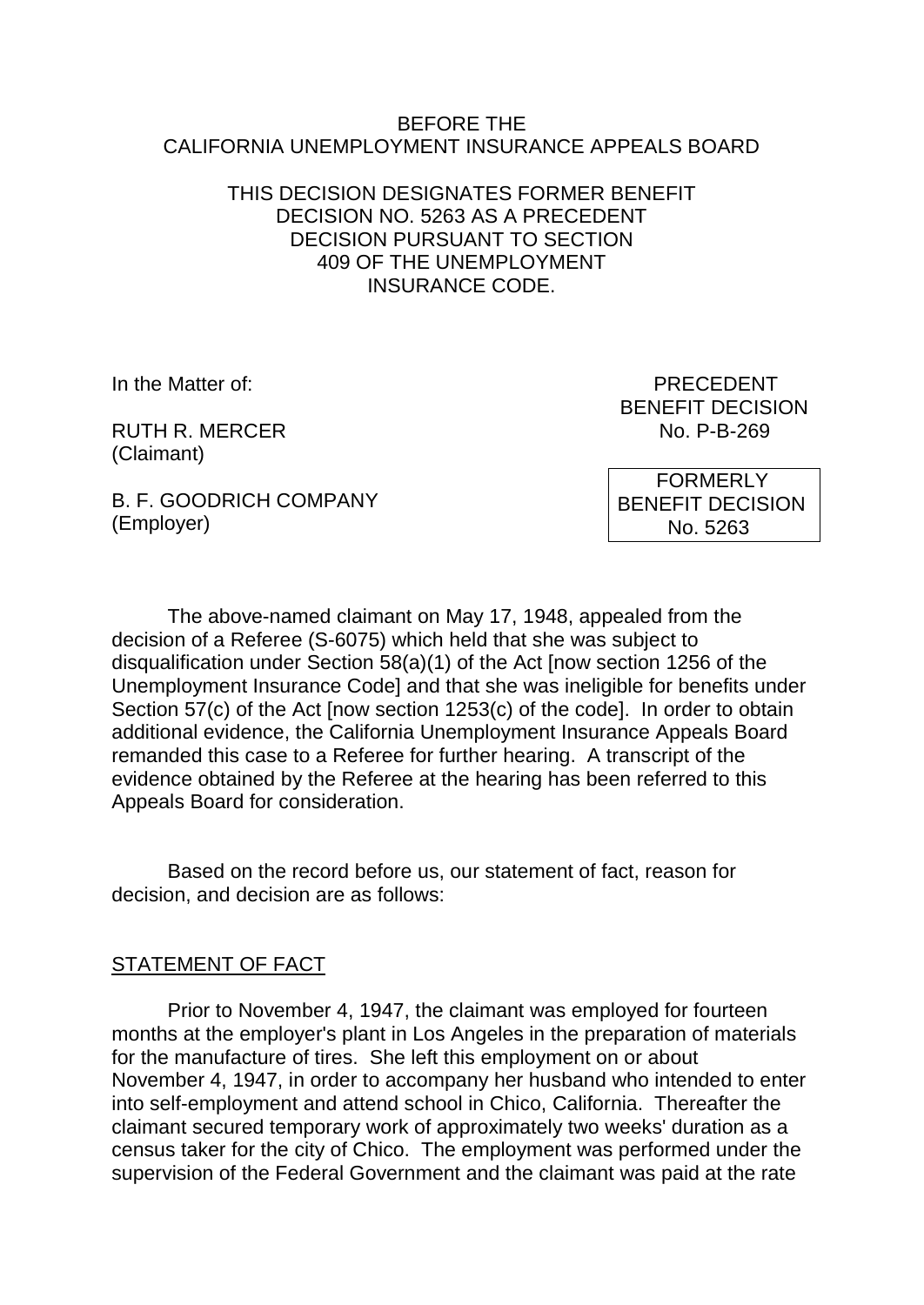of five cents per person. This employment terminated in November, 1947, due to completion of the census. The claimant has had prior employment experience as a salesclerk, file clerk, and factory worker.

On February 27, 1948, the claimant registered as a salesclerk and filed a claim for benefits in the Chico office of the Department of Employment. The employer herein protested the payment of benefits and on March 9, 1948, the Department issued a determination which held that the claimant's leaving of work with the employer in order to move with her husband to Chico was with good cause within the meaning of Section 58(a)(1) [now section 1256 of the code]. The Department further held that the claimant was available for work and otherwise eligible for benefits under the Act. The employer appealed and a Referee reversed the determination on the ground that the claimant did not have good cause for leaving her employment in Los Angeles since the claimant's husband had established only a temporary residence in Chico. The Referee further held that the claimant was not available for work inasmuch as she had voluntarily moved to a locality where industry did not provide employment opportunities within her most recent employment experience. The claimant appealed to this Appeals Board.

There are no rubber products manufacturing establishments in the Chico area. There are two factories which employ women and train them to operate various machines. Employment opportunities for salesclerks exist in Chico and employers are willing to hire inexperienced help for part-time work but prefer that full-time employees have some prior experience. The claimant has applied for employment and has actively sought work as a salesclerk, counter clerk in a laundry, and as a factory worker. The claimant has imposed no restrictions on acceptable work. The claimant and her husband moved to Yuba City, California, in June, 1948.

#### REASON FOR DECISION

Section 58(a)(1) of the Act [now section 1256 of the code] provides as follows:

"(a) An individual shall be disqualified for benefits if:

"(1) He has left his most recent work voluntarily without good cause, if so found by the commission;"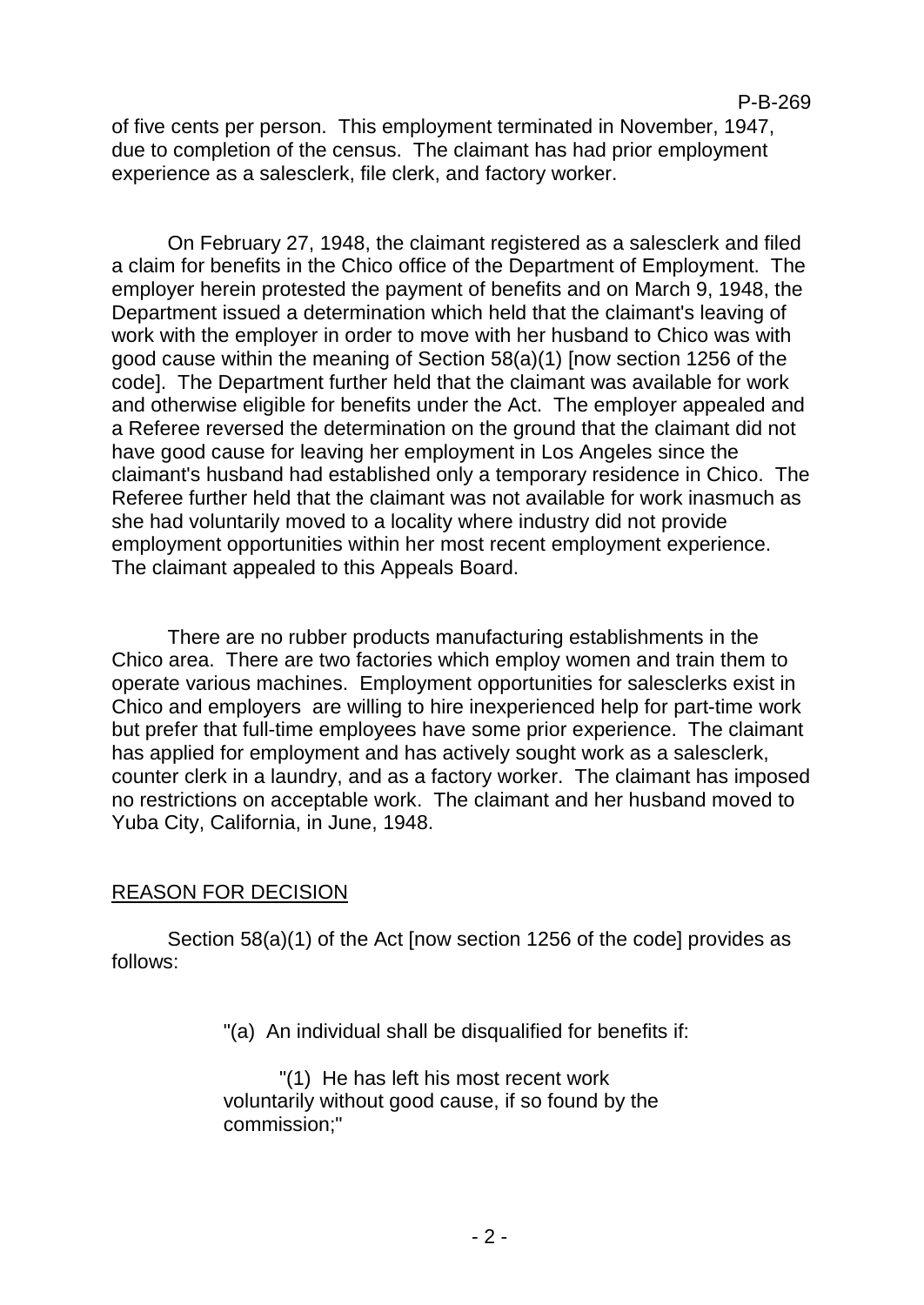It is apparent from the record in this case that both the Department and the Referee considered that the claimant's most recent work prior to filing her claim for benefits was for the B. F. Goodrich Company in Los Angeles. However, it is clear that after terminating such employment and moving to Chico the claimant secured temporary work as a census taker for the city of Chico. This work was of approximately two weeks' duration, the claimant was compensated for her services, and the claimant continued in such work until the completion of the census. While the services performed by the claimant would constitute exempt employment under the taxing provisions of the Act as set forth in Section 7(g) thereof [subsequently code section 634, now repealed], Section 58(a)(1) [now section 1256 of the code] does not limit the disqualification provided therein for a voluntary leaving of work without good cause to employment which is subject to the taxing provisions of the Act. On the contrary, Section 58(a)(1) [now section 1256 of the code] specifically provides that an individual shall be disqualified if he leaves "his most recent work" voluntarily without good cause, and "work" is not defined or limited in the Act to "employment" subject to the Act. Since the claimant's "most recent work" prior to filing her claim for benefits on February 27, 1948, was as a census taker for the city of Chico, which work ended when the census was completed, the claimant may not be subjected to disqualification under 58(a)(1) of the Act [now section 1256 of the code] in connection with her prior employment with the employer herein.

The claimant also has contested the denial of benefits under Section 57(c) of the Act [now section 1253(c) of the code]. Relative to this issue, the Referee held that since the claimant had moved to an area where work within her most recent employment experience as a rubber factory worker did not exist, she had withdrawn from the labor market and was not available for work. On the facts of this case we are not in accord with the Referee's conclusion. While it is admitted that there are no rubber manufacturing concerns in the immediate vicinity of Chico, it is our opinion that the experience which the claimant acquired while employed as a rubber factory worker would reasonably fit her to perform other factory work which does exist in Chico. In fact, the evidence discloses that these prospective employers were willing to train workers to operate various machines in the establishments. The claimant was willing to accept such work and had applied for same. A further point to consider in this case is that the employment service apparently considered the claimant qualified as a salesclerk for she was registered and classified with regard to her occupational skills as a salesclerk. The claimant has had prior experience as a salesclerk, such work exists in the area, and she was seeking employment of that nature.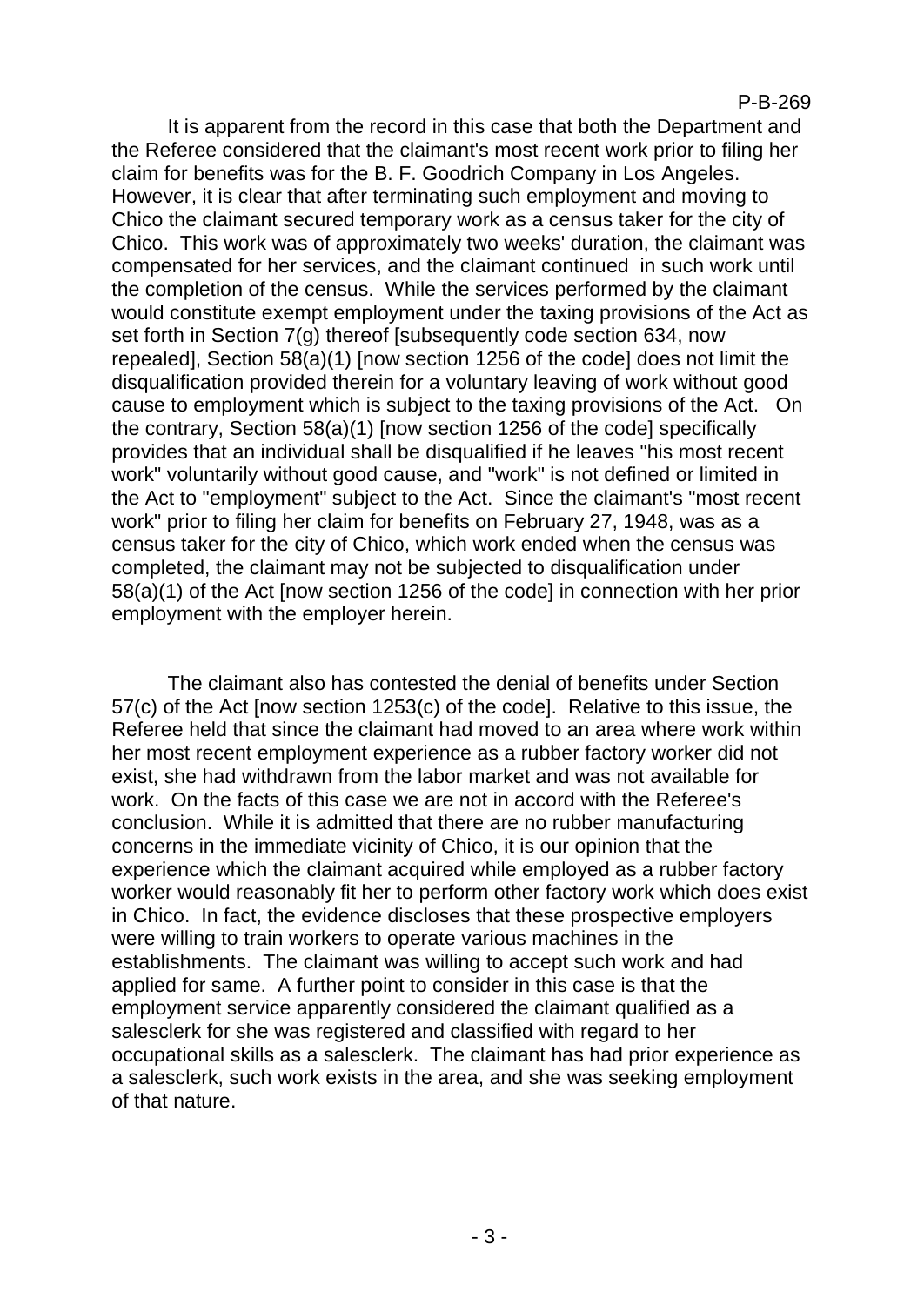P-B-269

Under these facts, which show that the claimant was in a labor market without restrictions or limitations on acceptable work during the period of her residence in Chico, we conclude that she met the availability requirements of Section 57(c) of the Act [now section 1253(c) of the code] for the week in which February 27, 1948, occurred, and thereafter until she moved to Yuba City, California. Since the record does not contain facts upon which a determination of eligibility can be made for periods subsequent to the claimant's residence in Chico, this decision is limited to those periods in which she was claiming benefits while residing in Chico.

## **DECISION**

The decision of the Referee is reversed. Benefits are allowed provided the claimant is otherwise eligible.

Sacramento, California, January 20, 1949.

# CALIFORNIA UNEMPLOYMENT INSURANCE APPEALS BOARD

MICHAEL B. KUNZ, Chairman

GLENN V. WALLS

PETER E. MITCHELL